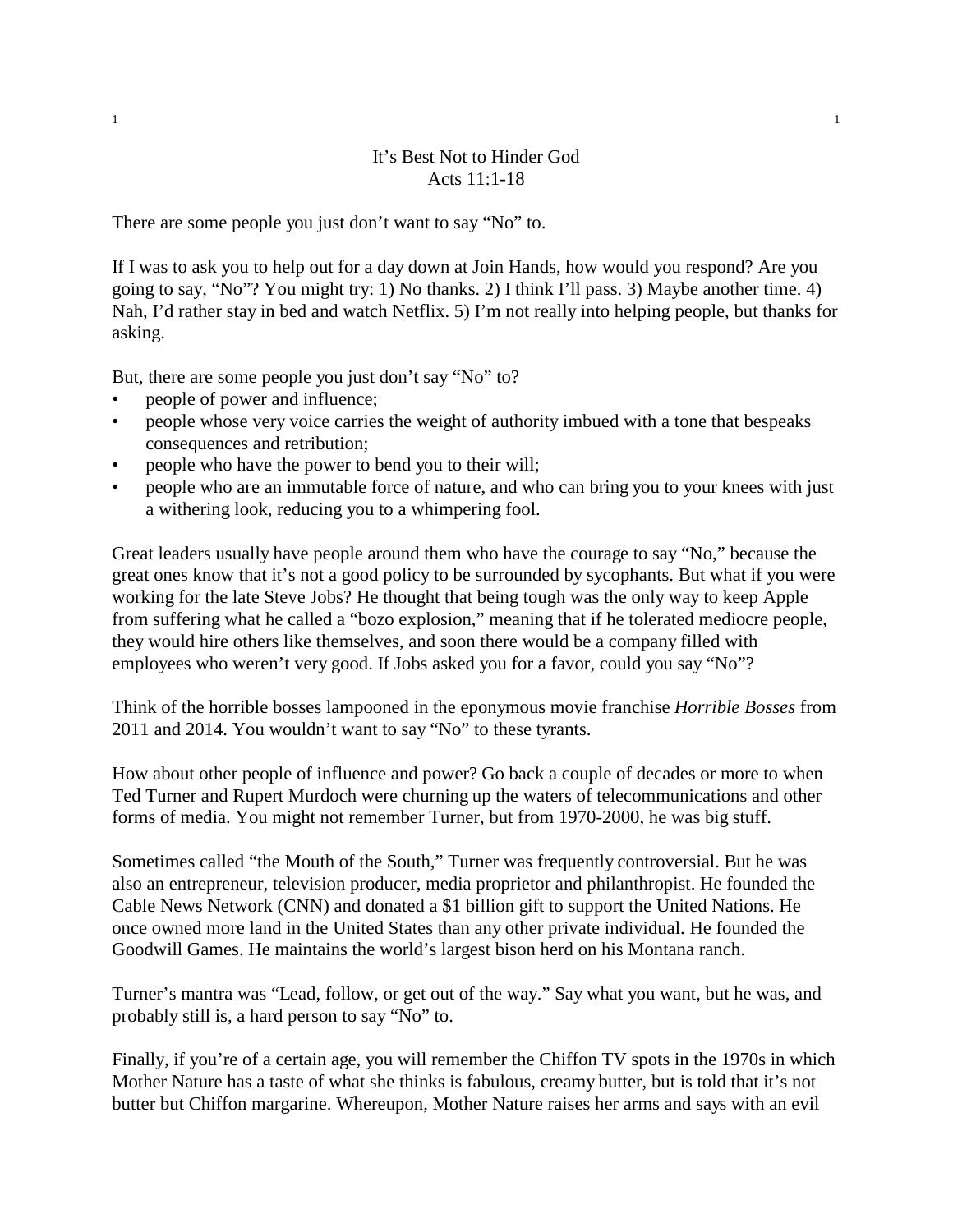glint in her eyes, "It's not nice to fool Mother Nature," and then gale-force winds blow, trees topple, and houses collapse into rubble.

These examples explain why it's astonishing to read in today's text from Acts that the apostle Peter had the temerity, the chutzpah, the courage to say "No" to God! And he did it not once, but three times!

God is not Ted Turner, Steve Jobs or any megalomaniac to whom it might be hard to say "No." But when Peter said "No" to God three times he was hindering and attempting to thwart the purposes of Almighty God, who:

- according to the Nicene Creed, is the "Father almighty, maker of heaven and earth, of all things visible and invisible";
- according to Saint Anselm, is a "being in which nothing greater can be thought of";
- according to Saint Aquinas, is the great Unmoved Mover, the Uncaused Cause, and who has revealed himself in creation and written his law in human hearts;
- was asked by David, "Where can I go from your spirit: Or where can I flee from your presence? If I ascend to heaven, you are there; if I make my bed in Sheol, you are there"
- according to Scripture, is the trinitarian God before whom Isaiah trembled and said, "Woe is me! I am lost, for I am a man of unclean lips, and I live among a people of unclean lips; yet my eyes have seen the King, the Lord of hosts!'

And this doesn't even scratch the surface of the nature of the eternal and transcendent God. Still, was Peter crazy to say "No" to God?

To be fair, Peter didn't resist God in a conscious state; he was deep in sleep, and it was in a dream that he said "No" to God three times.

While in Joppa, Peter was praying and slipped into a "trance [and] saw a vision." A ginormous tablecloth came floating and twirling down from heaven, and before him were some entrees prepared for his consumption, things like "four-footed animals, beasts of prey, reptiles, and birds of the air.". He then heard a "voice," and we have no reason to assume it was not a divine voice. He was told to "get up … kill and eat."

But Peter offered his first objection: "By no means, Lord; for nothing profane or unclean has ever entered my mouth." This happened three times.

We can assume that he was mystified by what he'd seen in his vision. After all, what he saw and was told to do went against his upbringing and education in Sabbath school, against everything he was as an observant Jew, and against the teaching of the rabbis and counsel of family members. Were he to act on what he'd seen in this vision, his ancestors would be rolling in their tombs. It was unthinkable that Peter would eat this stuff and defile himself in this way. He was a Jew!

2  $\sim$  2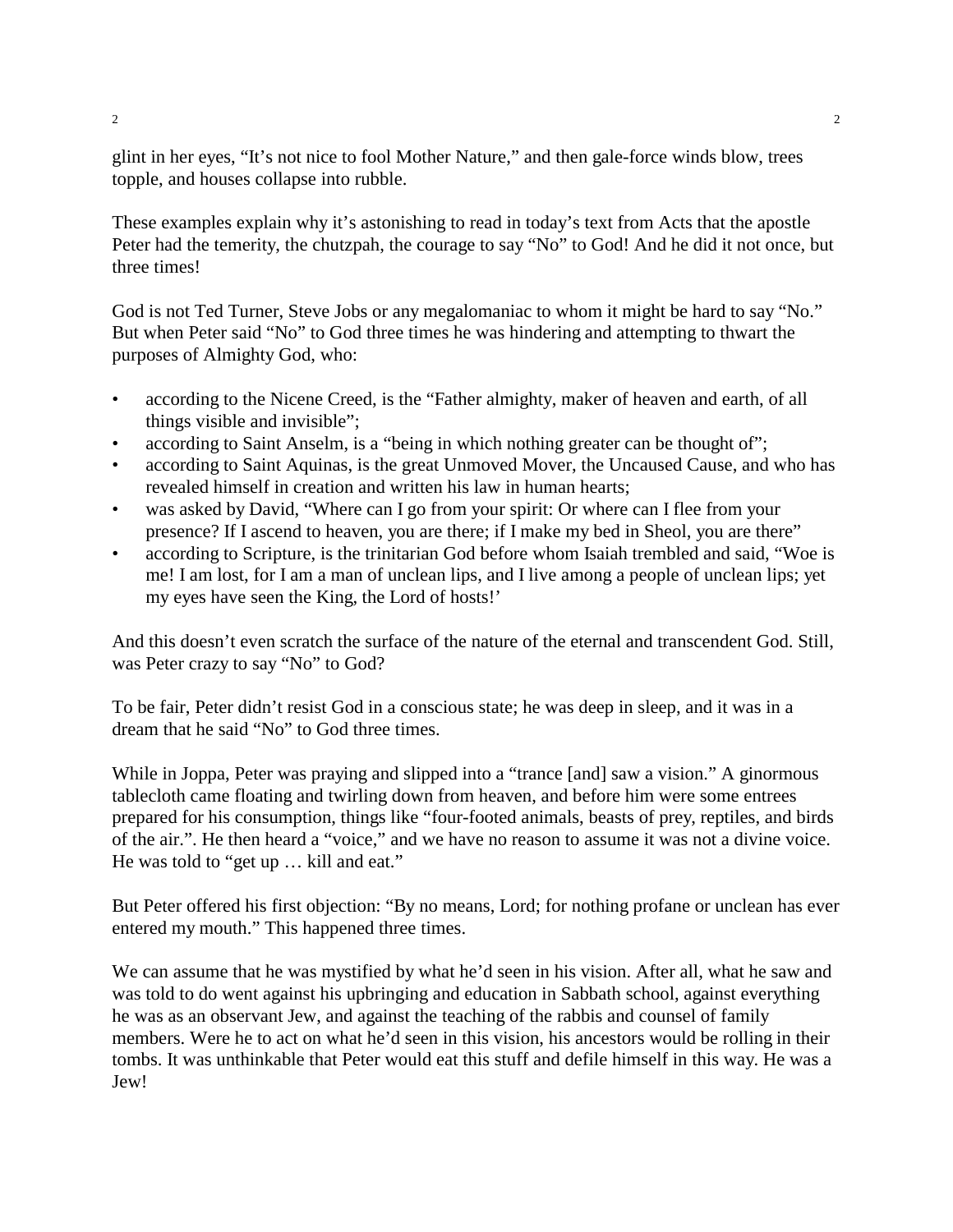It wasn't until later, when he was in a conscious state, that the meaning of this vision came into focus. The process began when three Gentiles, men from the north, arrived and invited him to go to a house in Caesarea.

You can imagine the scene. Let's put the men in sunglasses. They're in black suits, white shirts, black ties, and driving a black SUV with tinted windows. They arrive, jump out of the car, and "invite" Peter to get into the car. Their boss wants a word.

"Who is your boss?" Peter asks.

"Cornelius."

"Who is Cornelius?"

"An officer in the army of Imperial Rome. Enough with the questions!"

Peter is worried, of course, but then decides, "Okay, who am I to resist these guys?" He gets into the car.

They arrive in Caesarea. Peter meets his host there. He gets the surprise of his life. Cornelius explains that an angel told him that Peter would give him a message by which he and his entire household will be saved.

This is when it began to dawn on Peter (whose ministry had been and would always be primarily to the Jewish community) that God was doing something incredibly new. He began to understand that God had blown away the old categories, paradigms that no longer applied, and stale structures that no longer served the purposes of God.

So, naturally, he said, "Who was I that I could hinder God?"

Let's pause here to ask of ourselves: Have we ever said "No" to God? Are we still saying "No" to God?

Think about it: Don't we say "No" to God …

- every time we are not hospitable and welcoming to the stranger among us?
- every time we refuse to love our enemies and "pray for those who persecute" us?
- every time we hesitate to "repay evil with blessing"?

In fact, often our lives are such a flat-out "No" to God, that one has to wonder in what way we're saying "Yes" to God at all, ever!

We have a problem with saying "Yes" to God because we're used to adding a qualifier. "Yes" is a simple, monosyllabic word, but our complex human nature wants to respond with two words: "Yes, but …"